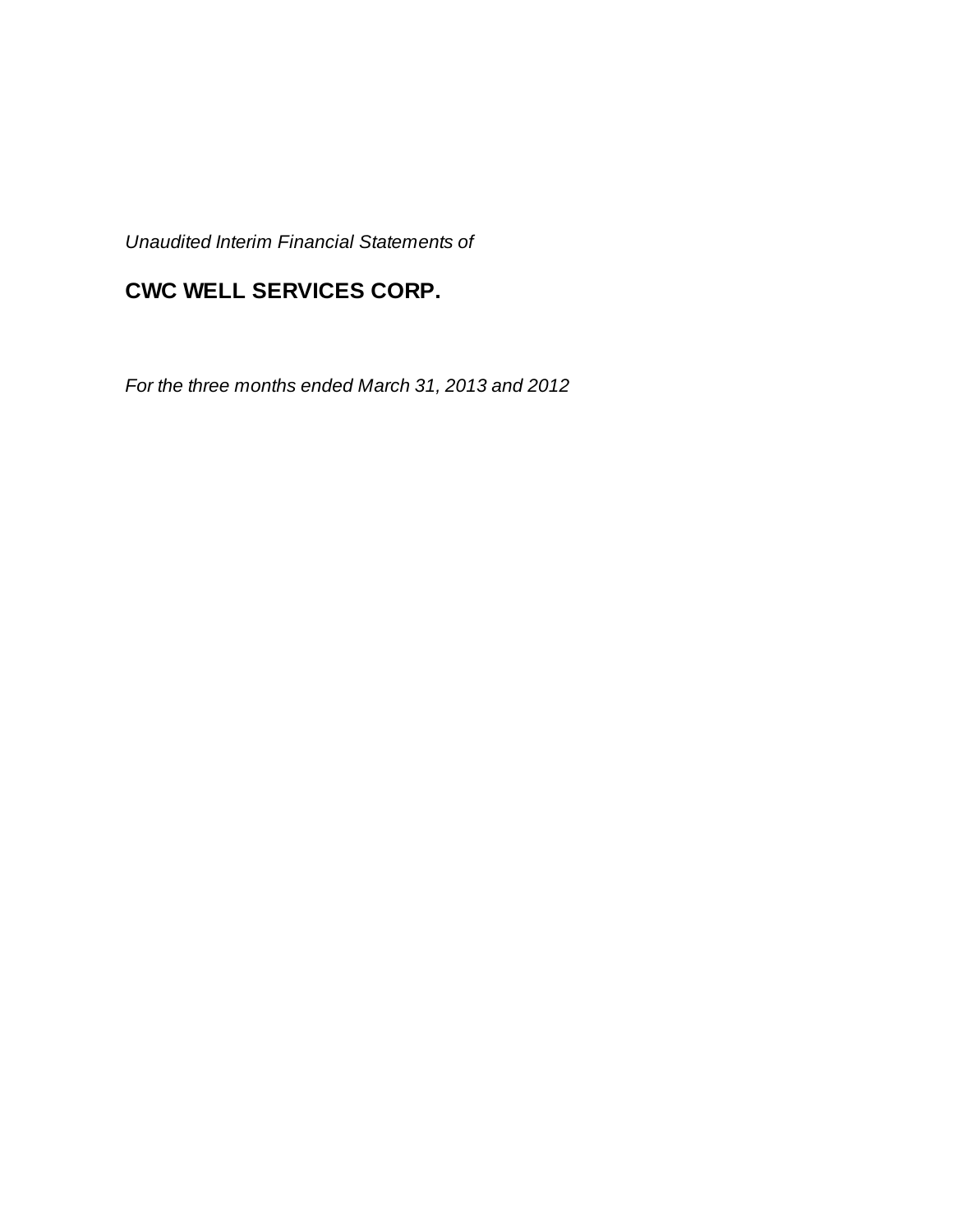## **STATEMENT OF FINANCIAL POSITION CWC Well Services Corp.**

*As at March 31, 2013 and December 31, 2012 (unaudited)*

|                                             |                | March 31,     | December 31,  |  |  |
|---------------------------------------------|----------------|---------------|---------------|--|--|
| in thousands of Canadian dollars            | <b>Note</b>    | 2013          | 2012          |  |  |
|                                             |                |               |               |  |  |
| <b>ASSETS</b>                               |                |               |               |  |  |
| <b>Current assets</b>                       |                |               |               |  |  |
| Marketable securities                       |                | \$<br>22      | \$<br>22      |  |  |
| Accounts receivable                         |                | 27,122        | 21,382        |  |  |
| Inventory                                   |                | 2,563         | 2,537         |  |  |
| Prepaid expenses and deposits               |                | 216           | 201           |  |  |
|                                             |                | 29,923        | 24,142        |  |  |
|                                             |                |               |               |  |  |
| <b>Property and equipment</b>               |                | 127,339       | 128,538       |  |  |
|                                             |                | \$<br>157,262 | \$<br>152,680 |  |  |
|                                             |                |               |               |  |  |
| <b>LIABILITIES AND SHAREHOLDERS' EQUITY</b> |                |               |               |  |  |
| <b>Current liabilities</b>                  |                |               |               |  |  |
| <b>Bank indebtedness</b>                    | $\overline{7}$ | \$<br>2,360   | \$<br>3,163   |  |  |
| Accounts payable and accrued liabilities    |                | 8,181         | 7,779         |  |  |
| Dividends payable                           | 8              | 2,521         | 2,517         |  |  |
| Current portion of long-term debt           | $\overline{7}$ | 934           | 2,422         |  |  |
|                                             |                | 13,996        | 15,881        |  |  |
|                                             |                |               |               |  |  |
| <b>Deferred tax liability</b>               |                | 2,597         | 915           |  |  |
| Long-term debt                              | $\overline{7}$ | 41,700        | 39,419        |  |  |
|                                             |                | 58,293        | 56,215        |  |  |
|                                             |                |               |               |  |  |
| <b>SHAREHOLDERS' EQUITY</b>                 |                |               |               |  |  |
| Share capital                               | 9              | 108,087       | 108,001       |  |  |
| <b>Contributed surplus</b>                  |                | 5,901         | 5,762         |  |  |
| <b>Deficit</b>                              |                | (15,019)      | (17, 298)     |  |  |
|                                             |                | 98,969        | 96,465        |  |  |
|                                             |                |               |               |  |  |
|                                             |                |               |               |  |  |
|                                             |                | \$<br>157,262 | \$<br>152,680 |  |  |
|                                             |                |               |               |  |  |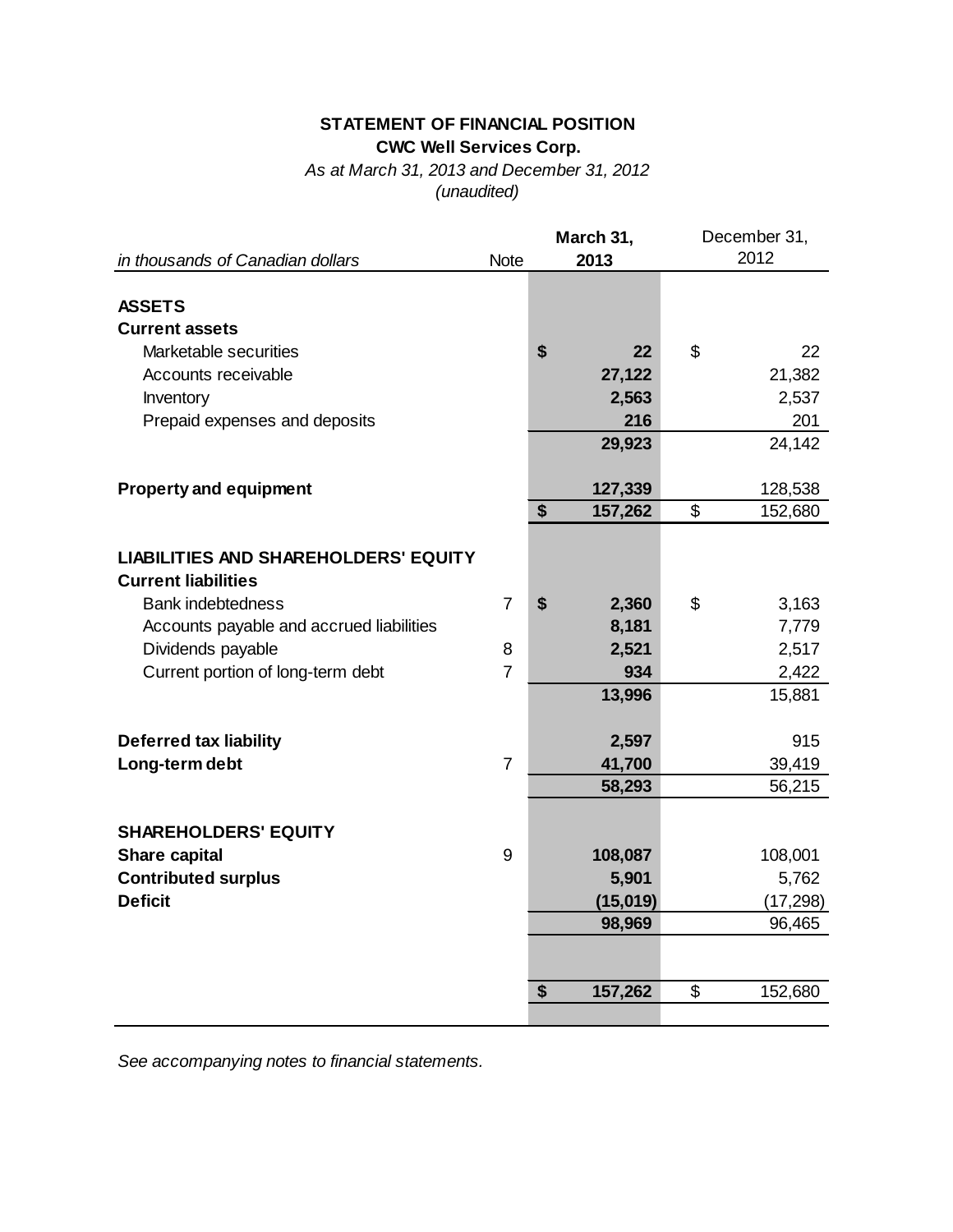## **STATEMENT OF COMPREHENSIVE INCOME**

**CWC Well Services Corp.**

*For the three months ended March 31, 2013 and 2012*

*(unaudited)*

| in thousands of Canadian dollars           | <b>Note</b> |    | 2013   | 2012         |  |  |
|--------------------------------------------|-------------|----|--------|--------------|--|--|
| <b>REVENUE</b>                             |             | \$ | 38,378 | \$<br>38,907 |  |  |
| <b>EXPENSES</b>                            |             |    |        |              |  |  |
| Direct operating expenses                  |             |    | 23,521 | 24,075       |  |  |
| Selling and administrative expenses        |             |    | 3,592  | 3,766        |  |  |
| Stock based compensation                   |             |    | 202    | 184          |  |  |
| Finance costs                              |             |    | 654    | 769          |  |  |
| Depreciation                               |             |    | 3,988  | 3,857        |  |  |
| (Gain) loss on disposal of equipment       |             |    | (144)  | 47           |  |  |
|                                            |             |    | 31,813 | 32,698       |  |  |
| <b>NET INCOME BEFORE TAXES</b>             |             |    | 6,565  | 6,209        |  |  |
| <b>DEFERRED INCOME TAX EXPENSE</b>         |             |    | 1,682  | 1,684        |  |  |
| <b>NET INCOME AND COMPREHENSIVE INCOME</b> |             |    | 4,883  | 4,525        |  |  |
| <b>NET INCOME PER SHARE</b>                |             |    |        |              |  |  |
| Basic and diluted earnings per share       | 10          | S  | 0.03   | \$<br>0.03   |  |  |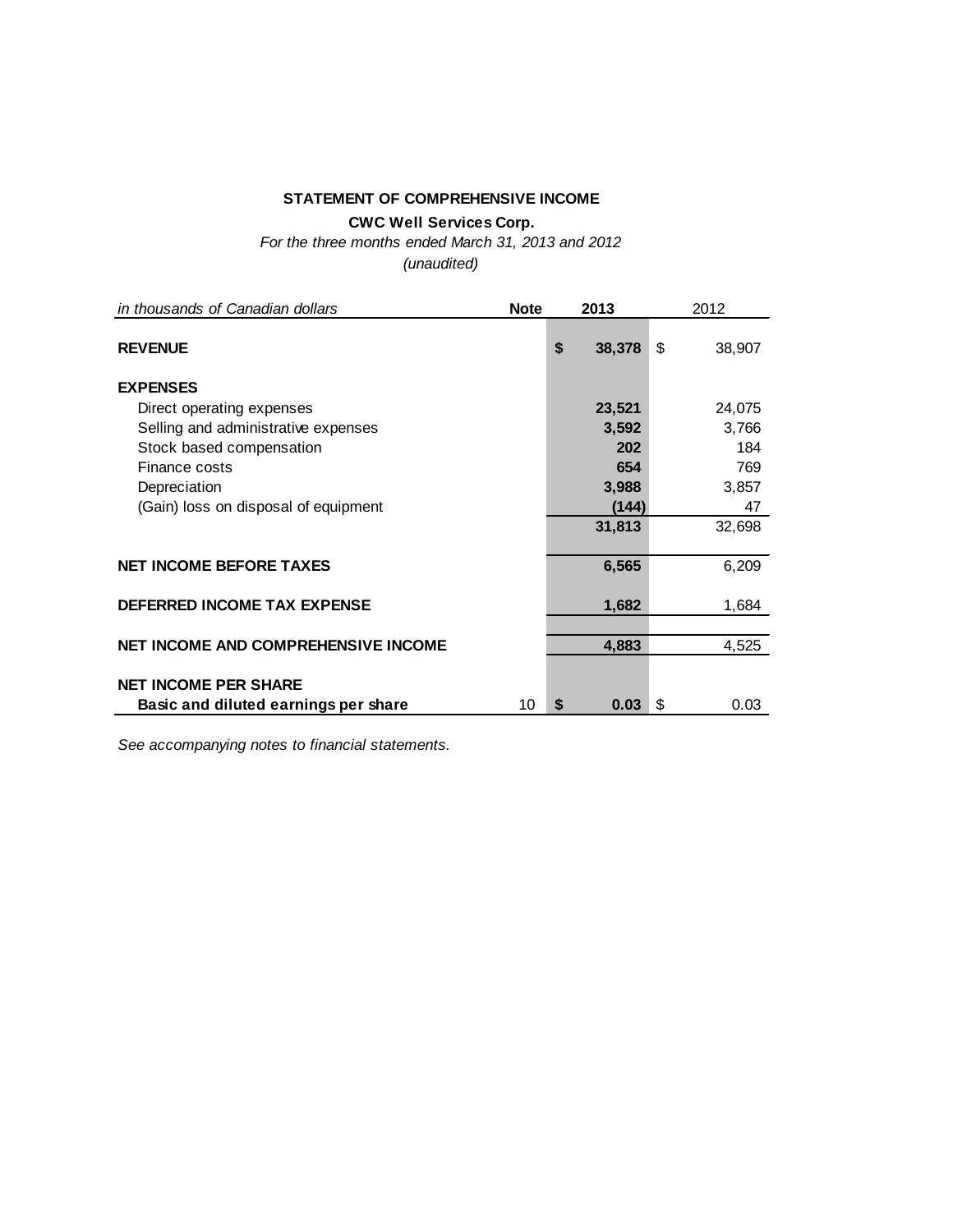## **STATEMENT OF CHANGES IN EQUITY**

**CWC Well Services Corp.**

*For the three months ended March 31, 2013 and 2012*

*(unaudited)*

|                                                       |      |               |    | <b>Share</b> | Contributed |                 |                     |
|-------------------------------------------------------|------|---------------|----|--------------|-------------|-----------------|---------------------|
| in thousands                                          | Note | <b>Shares</b> |    | Capital      | surplus     | <b>Deficit</b>  | <b>Total Equity</b> |
| Balance at January 1, 2012                            |      | 156,444       | \$ | 109,143      | \$<br>5,236 | \$<br>(11, 755) | \$<br>102,624       |
| Net income and comprehensive income for the period    |      |               |    |              |             | 4,525           | 4,525               |
| Transactions with owners, recorded directly in equity |      |               |    |              |             |                 |                     |
| Stock based compensation                              |      |               |    |              | 184         |                 | 184                 |
| Shares issued                                         | 9    | 3             |    |              | (1)         |                 |                     |
| Shares redeemed                                       | 9    | (944)         |    | (651)        | (60)        |                 | (711)               |
| Dividends declared                                    | 8    |               |    |              |             | (5,054)         | (5,054)             |
| Balance at March 31, 2012                             |      | 155,504       | \$ | 108,493      | \$<br>5,359 | \$<br>(12, 284) | \$<br>101,568       |
|                                                       |      |               |    |              |             |                 |                     |
| Balance at January 1, 2013                            |      | 154,916       | \$ | 108,001      | \$<br>5,762 | \$<br>(17, 298) | \$<br>96,465        |
| Net income and comprehensive income for the period    |      |               |    |              |             | 4,883           | 4,883               |
| Transactions with owners, recorded directly in equity |      |               |    |              |             |                 |                     |
| Stock based compensation                              |      |               |    |              | 175         |                 | 175                 |
| Shares issued                                         | 9    | 200           |    | 86           | (36)        |                 | 50                  |
| Shares redeemed                                       | 9    |               |    |              |             |                 |                     |
| Dividends declared                                    | 8    |               |    |              |             | (2,604)         | (2,604)             |
| Balance at March 31, 2013                             |      | 155,116       | S. | 108,087      | \$<br>5,901 | \$<br>(15,019)  | \$<br>98,969        |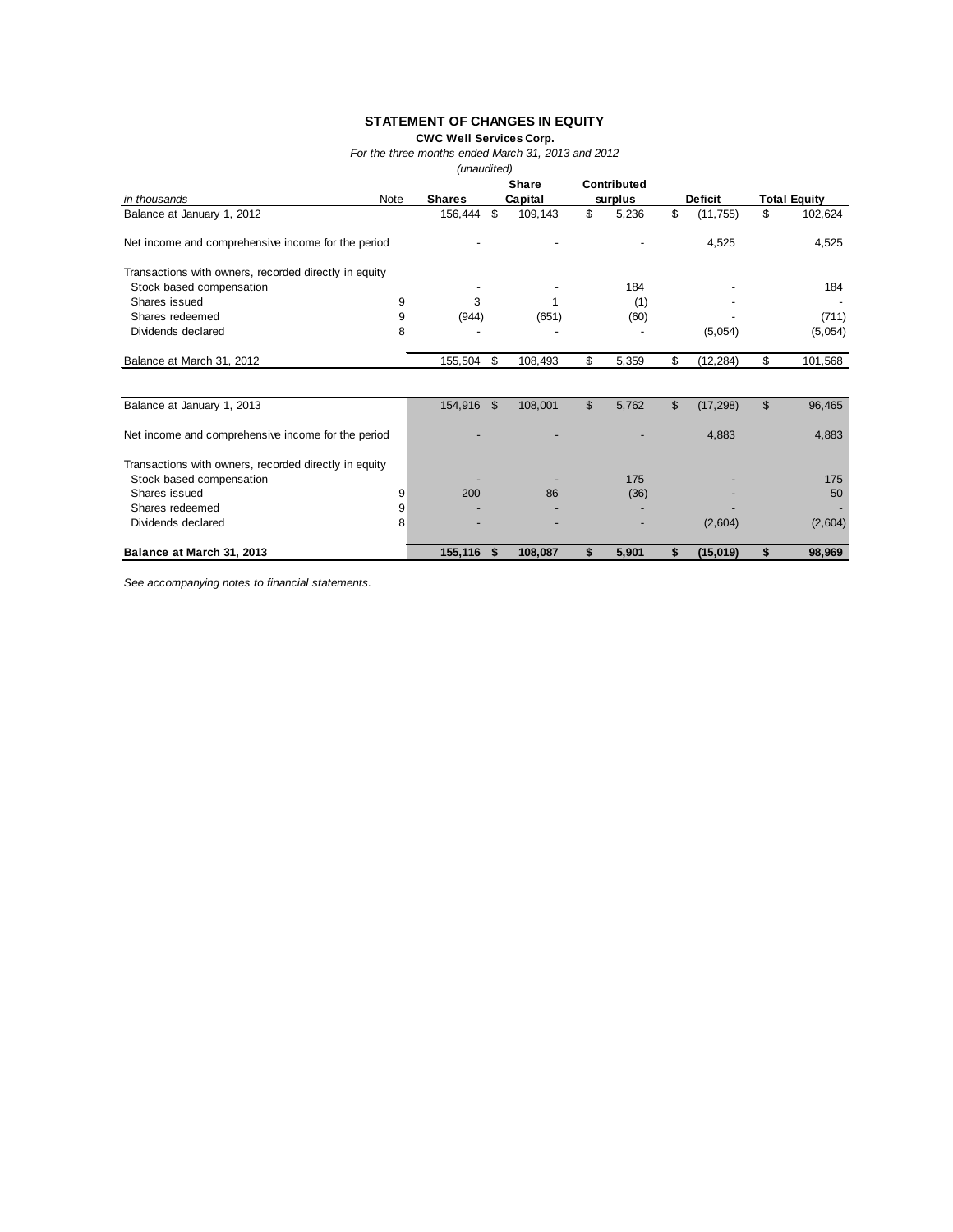# **STATEMENT OF CASH FLOWS**

**CWC Well Services Corp.**

*For the three months ended March 31, 2013 and 2012*

*(unaudited)*

| in thousands of Canadian dollars       | Note | 2013        | 2012                     |
|----------------------------------------|------|-------------|--------------------------|
| <b>CASH PROVIDED BY (USED IN):</b>     |      |             |                          |
| <b>OPERATING:</b>                      |      |             |                          |
| Net income                             |      | \$<br>4,883 | \$<br>4,525              |
| Adjustments for:                       |      |             |                          |
| Stock based compensation               |      | 202         | 184                      |
| Finance costs                          |      | 654         | 768                      |
| (Gain) loss on disposal of equipment   |      | (144)       | 47                       |
| Deferred income tax expense            |      | 1,682       | 1,684                    |
| Depreciation                           |      | 3,988       | 3,857                    |
|                                        |      | 11,265      | 11,065                   |
| Change in non-cash working capital     | 11   | (5, 487)    | 289                      |
|                                        |      | 5,778       | 11,354                   |
| <b>INVESTING:</b>                      |      |             |                          |
| Purchase of equipment                  |      | (3, 286)    | (5, 182)                 |
| Proceeds on sale of equipment          |      | 670         | 302                      |
|                                        |      | (2,616)     | (4,880)                  |
|                                        |      |             |                          |
| <b>FINANCING:</b>                      |      |             |                          |
| Increase (repayment) of long-term debt |      | 750         | (3,500)                  |
| Decrease in bank indebtedness          |      | (803)       | (1,388)                  |
| Finance costs paid                     |      |             | (143)                    |
| Interest paid                          |      | (596)       | (727)                    |
| Finance lease repayments               |      | (46)        | (5)                      |
| Common shares issued (repurchased)     | 9    | 50          | (711)                    |
| Dividends paid                         |      | (2, 517)    |                          |
|                                        |      | (3, 162)    | (6, 474)                 |
| <b>CHANGE IN CASH</b>                  |      |             |                          |
| <b>CASH, BEGINNING OF PERIOD</b>       |      |             |                          |
| <b>CASH, END OF PERIOD</b>             |      | \$          | $\overline{\mathcal{S}}$ |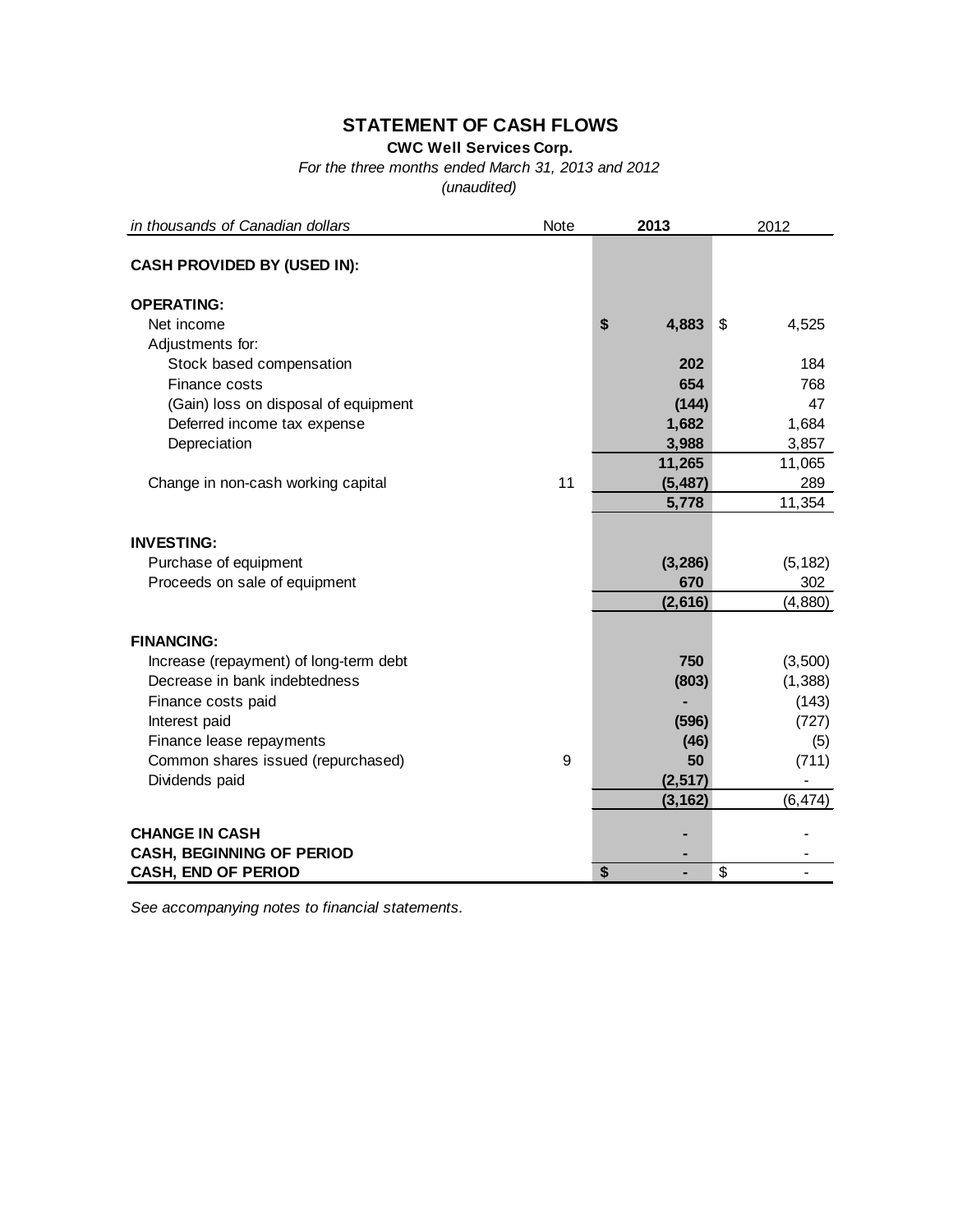#### **1. Reporting entity:**

CWC Well Services Corp. ("CWC" or the "Company") is incorporated under the Canada Business Corporations Act. The address of the Company's registered office is Suite 755, 255 –  $5<sup>th</sup>$  Avenue Southwest, Calgary, Alberta, Canada. The Company is an oilfield services company providing production services to oil and gas exploration and development companies throughout the Western Canadian Sedimentary Basin.

## **2. Basis of presentation:**

### (a) **Statement of compliance**

These interim financial statements have been prepared in accordance with IAS 34 *Interim Financial Reporting* and do not include all of the information required for full annual financial statements.

These interim financial statements were approved by the Board of Directors on May 9, 2013.

### (b) **Use of estimates and judgments**

The preparation of the interim financial statements requires management to make judgements, estimates and assumptions that affect the application of accounting policies and the reported amounts of assets and liabilities, income and expense. Actual results may differ from these estimates.

In preparing these interim financial statements, the significant judgments made by management in applying the Company's accounting policies and the key sources of estimation uncertainty were the same as those that applied to the financial statements as at and for the year ended December 31, 2012.

#### (c) **New standards, amendments and interpretations**

Effective January 1, 2013, the Company adopted the following accounting standards or revisions thereto:

IFRS 7: *Financial Instruments – Disclosures* IFRS 10: *Consolidated Financial Statements* IFRS 11: *Joint Arrangements* IFRS 12: *Disclosure of Interests in Other Entities* IFRS 13: *Fair Value Measurement*

On adoption, these standards had no impact on the recognition or measurement of the balances recorded in the Company's financial statements. The Company reviewed the disclosure requirements of IFRS 12 and noted that there are no minimum disclosure requirements for condensed interim financial statements prepared in accordance with IAS 34. The minimum disclosure requirements of IFRS 13 as stipulated in IAS 34 have been included in Note 5 to the condensed interim financial statements.

IFRS 13 replaces individual regulations governing the determination and disclosure regarding items that are measured at fair value. This standard does not introduce any significant new valuation methodologies, however, it does introduce new disclosure requirements. As a result, the Company discloses the fair value of certain assets and liabilities on a quarterly basis. For more information, refer to Note 5.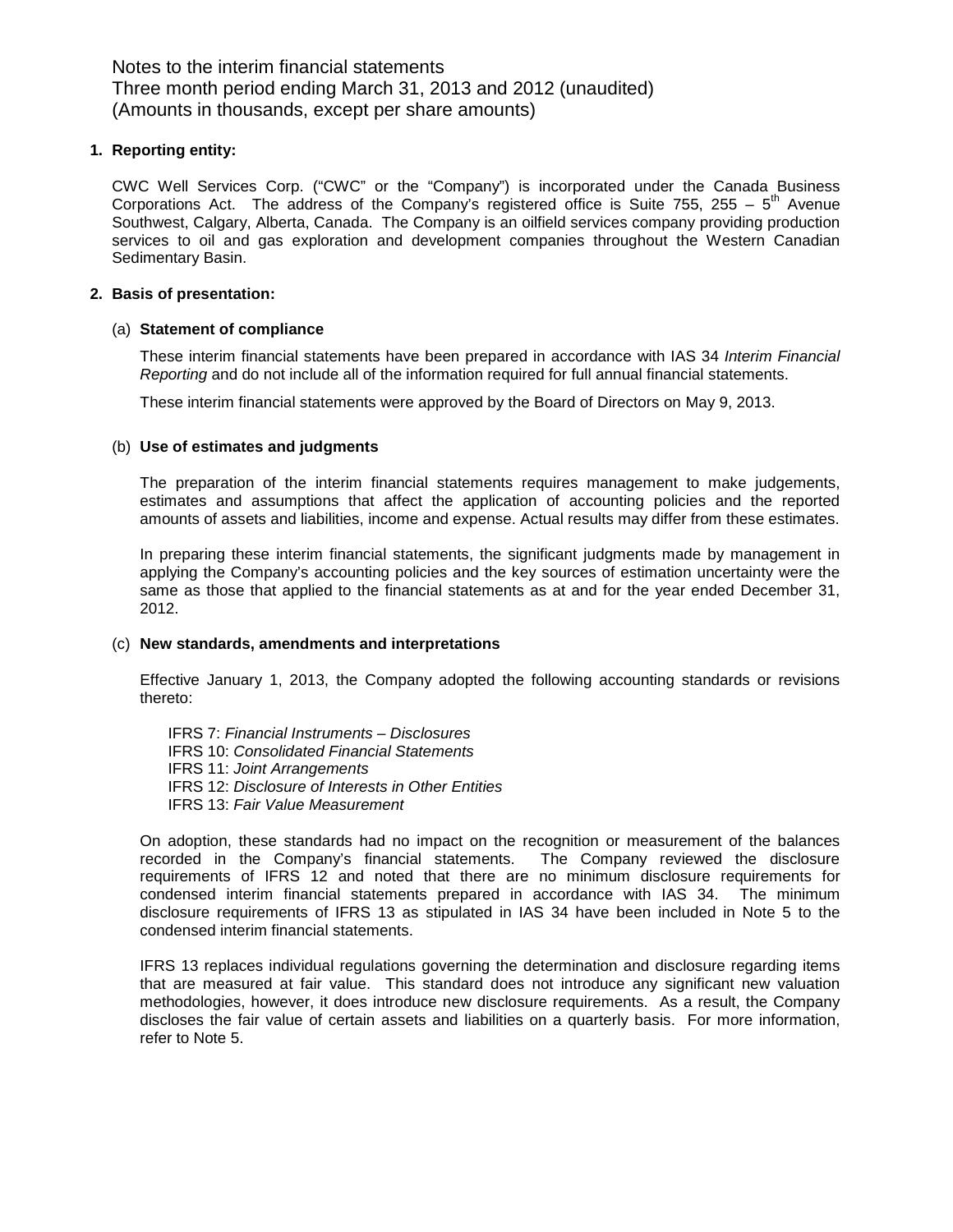#### **3. Seasonality of operations:**

The Company's operations are located in Western Canada. The ability to move heavy equipment safely and efficiently in Western Canadian oil and natural gas fields is dependent on weather conditions. Activity levels during the first quarter are typically the most robust as the frost creates a stable ground mass that allows for easy access to well sites and easier service rig movement. The second quarter is traditionally the slowest due to road bans during spring break-up. When winter's frost leaves the ground, it renders many secondary roads incapable of supporting the weight of heavy equipment until they have thoroughly dried out. Road bans during this time restrict service rig and support equipment access to well sites. The third quarter has more activity as the summer months are typically drier than the second quarter. The fourth quarter is again quite active as winter temperatures freeze the ground once more maximizing site access. However, there may be temporary halts to operations in extreme cold weather when the temperature falls below -35C.

#### **4. Significant accounting policies:**

Except as described in Note 2 (c) above, the accounting policies applied by the Company in these interim financial statements are the same as those applied by the Company in its financial statements as at and for the year ended December 31, 2012.

#### **5. Determination of Fair Values:**

Fair values have been determined for measurement and/or disclosure purposes based on the following methods. When applicable, further information about the assumptions made in determining fair value is disclosed in the notes specific to that asset or liability.

The Statement of Financial Position carrying amounts for marketable securities, accounts receivable, bank indebtedness, accounts payable and accrued liabilities and dividends payable approximate fair value due to their short-term nature. Due to the use of subjective judgments and uncertainties in the determination of fair values these values should not be interpreted as being realizable in an immediate settlement of the financial instruments.

#### **Fair Value Hierarchy**

Financial instruments that are measured subsequent to initial recognition at fair value are grouped in Levels 1 to 3 based on the degree to which the fair value is observable:

Level 1 – Unadjusted quoted prices in active markets for identical assets or liabilities

Level 2 – Inputs other than quote prices that are observable for the asset or liability either directly or indirectly; and

Level 3 – Inputs that are not based on observable market data.

The Company did not have any financial instruments in Level 2 or 3. There were no transfers between Level 1 and 2 in the period.

#### **6. Operating segments:**

The Company operates in two primary segments within the service industry in Western Canada: Well Servicing and Other Oilfield Services. The Well Servicing segment provides well services through the use of service rigs and coil tubing units. The Other Oilfield Services segment provides snubbing and production testing, primarily providing support services to the well service business.

The amounts related to each industry segment are as follows: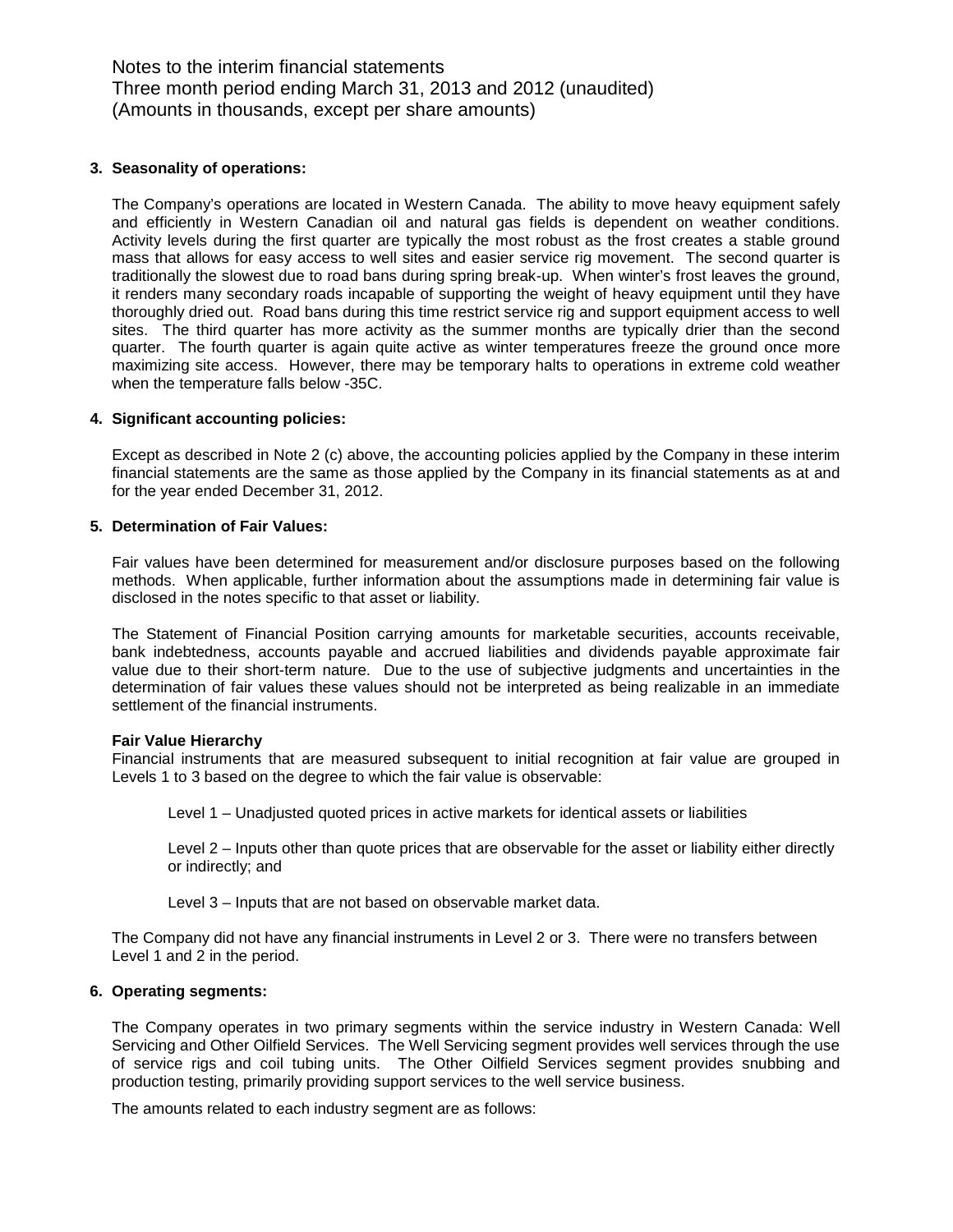| <b>THREE MONTHS ENDED MARCH 31, 2013</b>        | <b>Well Servicing</b> | <b>Services</b> | Corporate | Total   |
|-------------------------------------------------|-----------------------|-----------------|-----------|---------|
|                                                 |                       |                 |           |         |
| Revenue                                         | 35.198                | 3,180           |           | 38,378  |
| Finance costs                                   |                       |                 | 654       | 654     |
| Net income (loss) before depreciation and taxes | 11.777                | 614             | (1,838)   | 10,553  |
| Depreciation                                    | 3,534                 | 319             | 135       | 3,988   |
| Net income (loss) before tax                    | 8,243                 | 295             | (1,973)   | 6,565   |
| Income tax expense                              |                       |                 | 1.682     | 1,682   |
| Net income (loss) after tax                     | 8.243                 | 295             | (3,655)   | 4,883   |
| Property and equipment                          | 118,282               | 8,065           | 992       | 127,339 |
| Capital expenditures                            | 3,130                 | 102             | 54        | 3,286   |

| THREE MONTHS ENDED MARCH 31, 2012               | <b>Well Servicing</b> | <b>Services</b> | Corporate | Total   |
|-------------------------------------------------|-----------------------|-----------------|-----------|---------|
|                                                 |                       |                 |           |         |
| Revenue                                         | 34.514                | 4,393           |           | 38,907  |
| Finance costs                                   |                       | -               | 769       | 769     |
| Net income (loss) before depreciation and taxes | 11.196                | 1,138           | (2, 267)  | 10,067  |
| Depreciation                                    | 3.385                 | 339             | 134       | 3,857   |
| Net income (loss) before tax                    | 7.811                 | 799             | (2,401)   | 6,209   |
| Income tax expense                              |                       | -               | 1.684     | 1.684   |
| Net income (loss) after tax                     | 7.811                 | 799             | (4,085)   | 4.525   |
| Property and equipment                          | 117.478               | 9.399           | 985       | 127,862 |
| Capital expenditures                            | 4,894                 | 176             | 112       | 5,182   |

## **7. Loans and borrowings:**

The Company has a credit facility from a syndicate of lenders consisting of a \$15 million non-extendable committed non-revolving facility (\$15 million outstanding at March 31, 2013 (December 31, 2012: \$17.25 million)) and a non-extendable committed revolving facility to a maximum of \$46 million (\$27.5 million outstanding at March 31, 2013 (December 31, 2012: \$24.5 million)) each with a maturity date of April 30, 2014. The \$46 million revolving portion of the facility consists of a swing line facility to a maximum of \$5 million with the remainder consisting of prime based loans and bankers acceptances. The facility is subject to covenants which are common to these types of arrangements.

The Company has finance leases of \$358 (December 31, 2012: \$373). These leases are subject to interest rates ranging from 4.41% to 5.60% and maturing from May 2014 to December 2015.

As at March 31, 2013, no amounts were drawn under the swingline. The Company had cash of \$71, offsetting outstanding cheques of \$2,431 resulting in a bank indebtedness position of \$2,360 (December 31, 2012: \$3,163).

The Company was in compliance with all debt covenants as at March 31, 2013 and December 31, 2012.

#### **8. Dividends:**

On February 7, 2013, the Company declared dividends of \$0.01625 per common share. The dividend was paid on April 15, 2013 to shareholders of record on March 29, 2013. Dividends payable as at March 31, 2013 is \$2,521 (December 31, 2012: \$2,517).